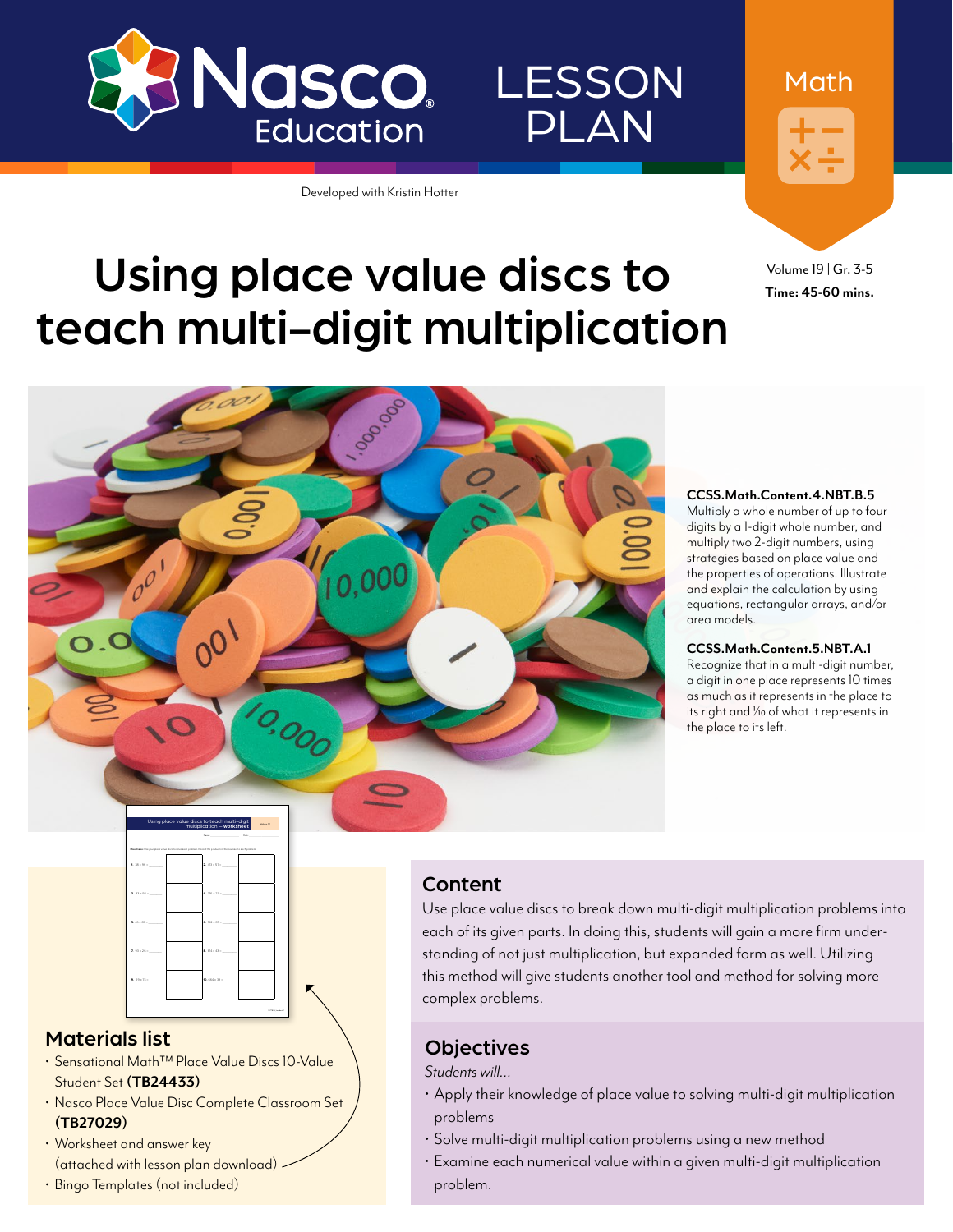## Introduction

- Get students in the multiplication zone by having them warm up with a couple rounds of multiplication bingo. Distribute the bingo templates, then have students fill in the templates with the numbers that you have written on the board. Make sure students use a number only once, and that they know that they will not use all of the numbers.
	- **Numbers for the Board:** 2, 3, 4, 5, 6, 7, 8, 9, 10, 12, 14, 15, 16, 18, 20, 24, 25, 27, 28, 30, 32, 35, 36, 40, 42, 45, 48, 49, 54, 56, 63, 64, 72, 81
- 2. Once students have filled in the boards, randomly name the following multiplication problems and have them cross off or cover the correct answer to the given problem. You can play bingo for 5-in-a-row, blackout, 4 corners, or any way you choose.

**Multiplication Problems:**  $(2 \times 1)$ ,  $(3 \times 1)$ ,  $(2 \times 2)$ ,  $(1 \times 5)$ ,  $(2 \times 3)$ ,  $(4 \times 2)$ ,  $(3 \times 3)$ ,  $(2 \times 5)$ ,  $(3 \times 4)$ ,  $(7 \times 2)$ ,  $(5 \times 3)$ ,  $(4 \times 4)$ ,  $(3 \times 6)$ ,  $(4 \times 5)$ ,  $(8 \times 3)$ ,  $(5 \times 5)$ ,  $(3 \times 9)$ ,  $(5 \times 6)$ ,  $(4 \times 8)$ ,  $(6 \times 6)$ ,  $(8 \times 5)$ ,  $(6 \times 7)$ ,  $(5 \times 9)$ ,  $(8 \times 6)$ ,  $(7 \times 7)$ ,  $(9 \times 6)$ ,  $(7 \times 8)$ ,  $(9 \times 7)$ ,  $(8 \times 8)$ ,  $(8 \times 9)$ ,  $(9 \times 9)$ 

### Activity

- 1. Begin with **32 x 42**. Ask students how many tens and ones are in 32 (3 tens and 2 ones). Have them take three of the red tens discs and two of the white ones discs and put them at the top of their desks. Follow the same procedure with 42 (4 tens and 2 ones; four red tens discs and two white ones discs). This set of discs should go below the first set of discs on the students' desks.
- 2. Students will need to multiply each number in the bottom set of numbers by each number in the top set of numbers. To prepare for this, draw a box on the board where you will write the four products you will come up with as you solve the problem. Tell students they will always start at the bottom right, which is the 2 in 42. Take that and multiply it by the two above it.  $2 \times 2 = 4$ , so write 4 in the box.
- 3. Next, multiply the 2 in 42 by the other number in the top row, which is 30. Since 30 x 2 = 60, write 60 in the box. If students struggle with this, ask them what 3 x 2 is, then add the 0 to the end to get 60.
- 4. Now it's time to multiply the 40 on the bottom by both top numbers. First is 40 x 2. Write 80 in the box. Finally, 40 x 30. Point out to students that since there are two Os in the factors, their answer must have two Os. Start by figuring out what 4 x 3 is, then add the two Os to the end of the answer to get 1,200. Write that product in the box.



#### **86 x 45**

- 5. When multiplying a two-digit number by a two-digit number, students will need to come up with four products, since 2 digits times 2 digits = 4. They will now need to add the four products together (1,200 + 80+ 60 + 4 = 1,344). Use a calculator to double-check the answer.
- 6. Now work through **86 x 45.** First, students need to represent the numbers with place value discs. Start by using eight red tens discs and six white ones discs to make 86, then use four red tens discs and five white ones discs to make 45. Since this problem multiplies a two-digit number by a two-digit number, there will be four products total to this problem.
- 7. Ask students where they need to begin to solve the problem (*bottom right*). They should multiply 5 x 6 and get 30, which can be written in the box on the board. They should next continue with the 5 in 45 and multiply it by the 80 on top to get 400, which can also be written on the board.
- 8. Students should move on to the 40 in 45, beginning by multiplying 40 x 6, then 40 x 80. Those two products should also be written in the box on the board (240 and 3,200).
- 9. Add the four products together to get the total (3,200 + 240 + 400 + 30 = 3,870). Use a calculator to double-check the answer.
- 10. Move on to a three-digit number multiplied by a two-digit number by writing 729 x 62 on the board. Following the same procedure, students should begin by representing the numbers with place value discs (729 as seven orange hundreds discs, two red tens discs, and nine white ones discs; 62 as six red tens discs and two white ones discs). See if students can determine how many products they will need to come up with to solve this problem (3 digits times 2 digits = 6). Some students may think they only need five products, so explain that since this is a multiplication problem, they need to multiply the number of digits in the top number by the number of digits in the bottom number.
- 11. Students will need to begin with the number in the bottom right (2). The first problem is  $2 \times 9$ . The second problem will be  $2 \times 20$ , and the third problem will be 2 x 700. The products that should be written in the box are 18, 40, and 1,400.
- 12. Now the 60 needs to be multiplied by everything in the top row. The three problems are  $60 \times 9, 60 \times 20,$  and  $60 \times 700$ . To make solving the last problem easier, remind students that they can multiply 7 x 6 first, then add the correct number of 0s (there are three 0s in 60 x 700). The three products that should be written on the board are 540, 1,200, and 42,000.
- 13. It's time to add the products together. To make it easier, arrange the products with the greatest number on top and the least number on bottom. It should look like this: 42,000 + 1,400 + 1,200 + 540 + 40 + 18 = 45,198. Double-check the answer with a calculator.



**32 x 42**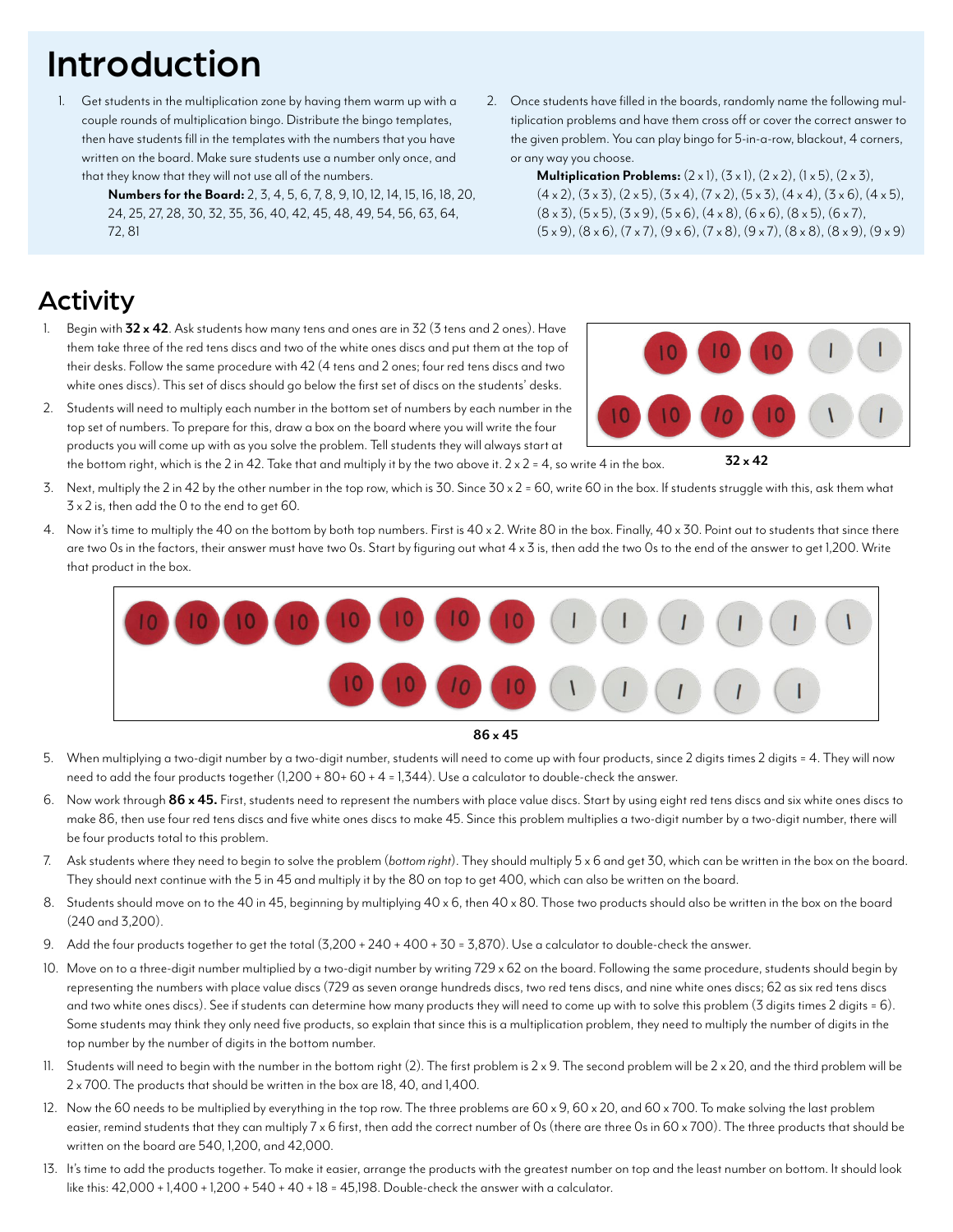

### **Practice**

Distribute the worksheet. Tell students that five of the problems require a two-digit number to be multiplied by a two-digit number, and the other five problems require a three-digit number to be multiplied by a two-digit number. Tell students they will need to record the products they come up with for each part of the problem as well as the answer. Review with students how many products they will need for each type of problem (four products for 2-digit times 2-digit problems and six products for 3-digit times 2-digit problems).

### Checking for Understanding

Give students about five minutes to work on the worksheet, then check their understanding with this line of questioning that goes along with problems 1 and 2.

#### **Problem 1**

- 1. How did you make 38? (*3 red tens discs and 8 white ones discs*)
- 2. How did you make 96? (*9 red tens discs and 6 white ones discs*)
- 3. What two numbers did you multiply together first? (*6 x 8 to get 48*)
- 4. What did you multiply next? (*6 x 30 to get 180*)
- 5. What did you multiply next? (*90 x 8 to get 720*)
- 6. What did you multiply next? (*90 x 30 to get 2,700*)
- 7. What did you do with the products of 48, 180, 720, and 2,700? (*added them all together to get a final sum of 3,648*)



#### **Problem 2**

- 1. How did you make 413? (*4 orange hundreds discs, 1 red tens disc, and 3 white ones discs*)
- 2. How did you make 57? (*5 red tens discs and 7 white ones discs*)
- 3. What two numbers did you multiply together first? (*3 x 7 to get 21*)
- 4. What next? (*7 x 10 to get 70*)
- 5. What numbers next? (*7 x 400 to get 2,800*)
- 6. What numbers did you multiply next? (*50 x 3 to get 150*)
- 7. What numbers next? (*50 x 10 to get 50*)
- 8. What numbers next? (*50 x 400 to get 20,000*)
- 9. Why does this problem have more products than problem 1? (*we're multiplying a 3-digit number by a 2-digit number in this problem*)
- 10. What do you get when you add all the products together? (*23,541*)

### Intervention

• Use 2-digit times 1-digit numbers before working with 2-digit times 2-digit numbers to get students familiar with the process of multiplying this way. When students are more familiar, continue on with this lesson.

### Extension

• Have students explore with larger numbers and even with decimals. The process is the same no matter the number of digits or the places that are present in the problem.



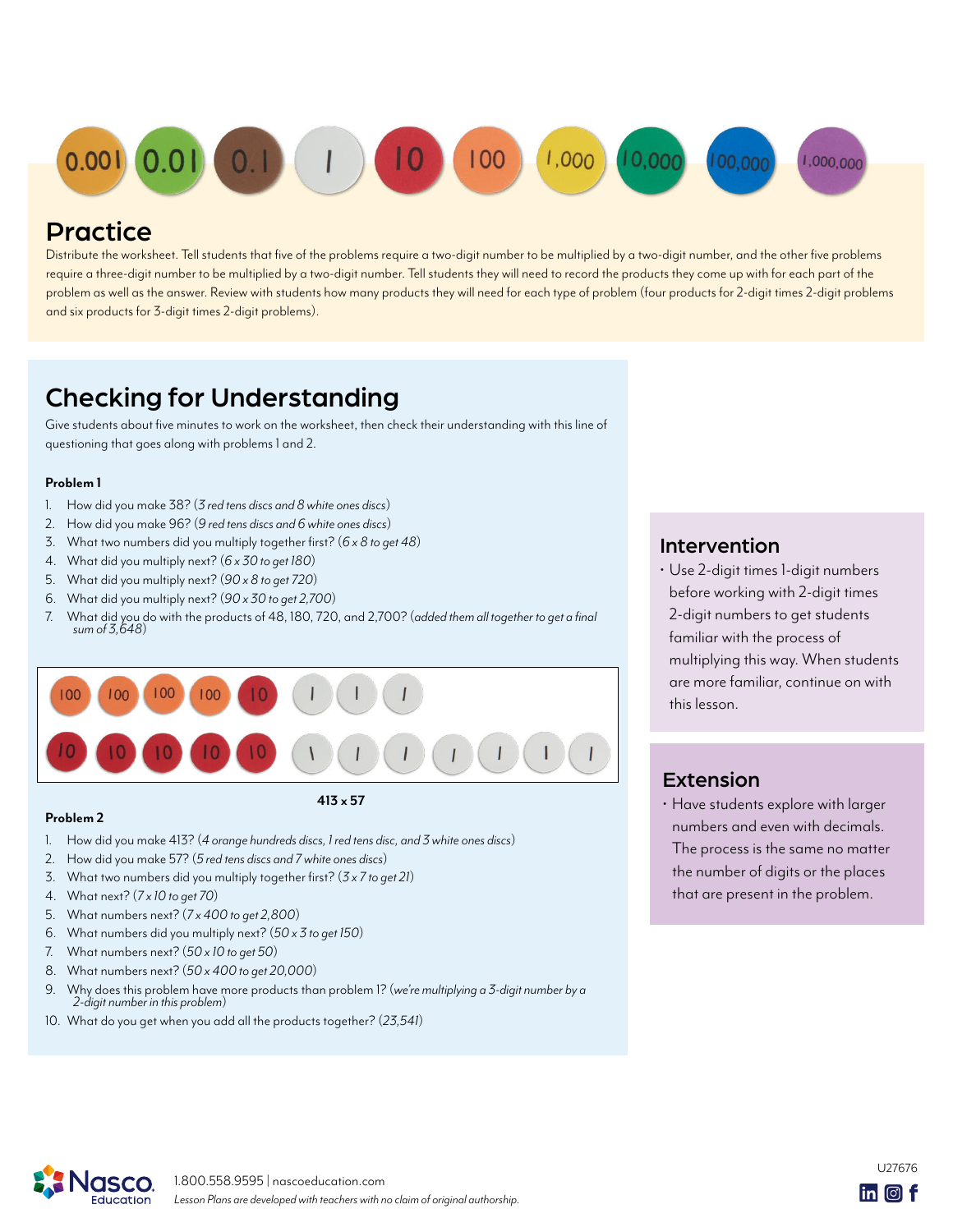### Using place value discs to teach multi-digit multiplication — worksheet

Volume 19

```
Name: ___________________________________ Date: ____________________________________
```
**Directions:** Use your place value discs to solve each problem. Record the products in the box next to each problem.